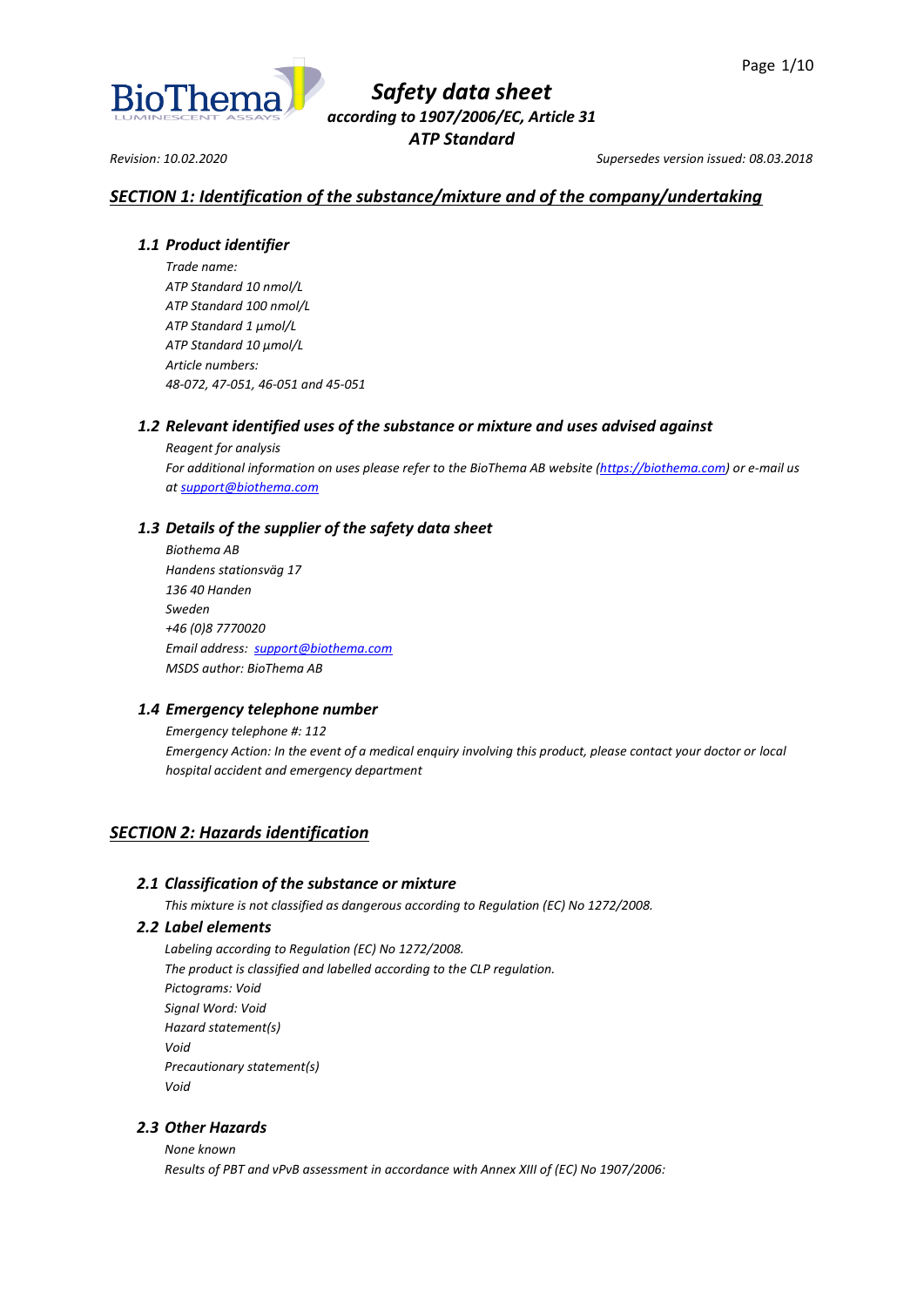*This mixture contains no components considered to be either persistent, bioaccumulative and toxic (PBT), or very persistent and very bioaccumulative (vPvB) at levels of 0.1% or higher.*

## *SECTION 3: Composition/information on ingredients*

## *3.1 Substances*

*Not applicable*

#### *3.2 Mixtures*

*Aqueous solution. No disclosure requirement according to Regulation (EC) No 1272/2008*

| re established and con-<br>cu | CAS | <b>Chemical name</b> | <b>Percent</b> |
|-------------------------------|-----|----------------------|----------------|
|                               |     |                      |                |

## *SECTION 4: First aid measures*

#### *4.1Description of first aid measures*

*Personal protective equipment for first aid responders is not required. No immediate medical attention required.*

*After inhalation: Supply fresh air; consult doctor in case of complaints.*

*After skin contact: The product might cause skin irritation; good practice is to remove contaminated clothing and rinse skin with water.*

*After eye contact: Rinse opened eye for several minutes under running water as a precaution. Remove contact lenses.*

*After ingestion: Drink water (two glasses at most). Consult doctor if feeling unwell.*

*If these recommendations are not followed the exposed person could experience a delayed eye irritation and skin irritation.*

*4.2 Most important symptoms and effects, both acute and delayed*

*May cause irritation. We have no further description of any symptoms.*

*4.3 Indication of any immediate medical attention and special treatment needed*

*No information available.*

## *SECTION 5: Firefighting measures*

#### *5.1 Extinguishing media*

*Suitable extinguishing media:*

*CO2, powder or water spray. Fight larger fires with water spray or alcohol resistant foam. Use extinguishing media that is appropriate to the local surrounding environment and circumstance. Unsuitable extinguishing media:*

*Revision: 10.02.2020 Supersedes version issued: 08.03.2018*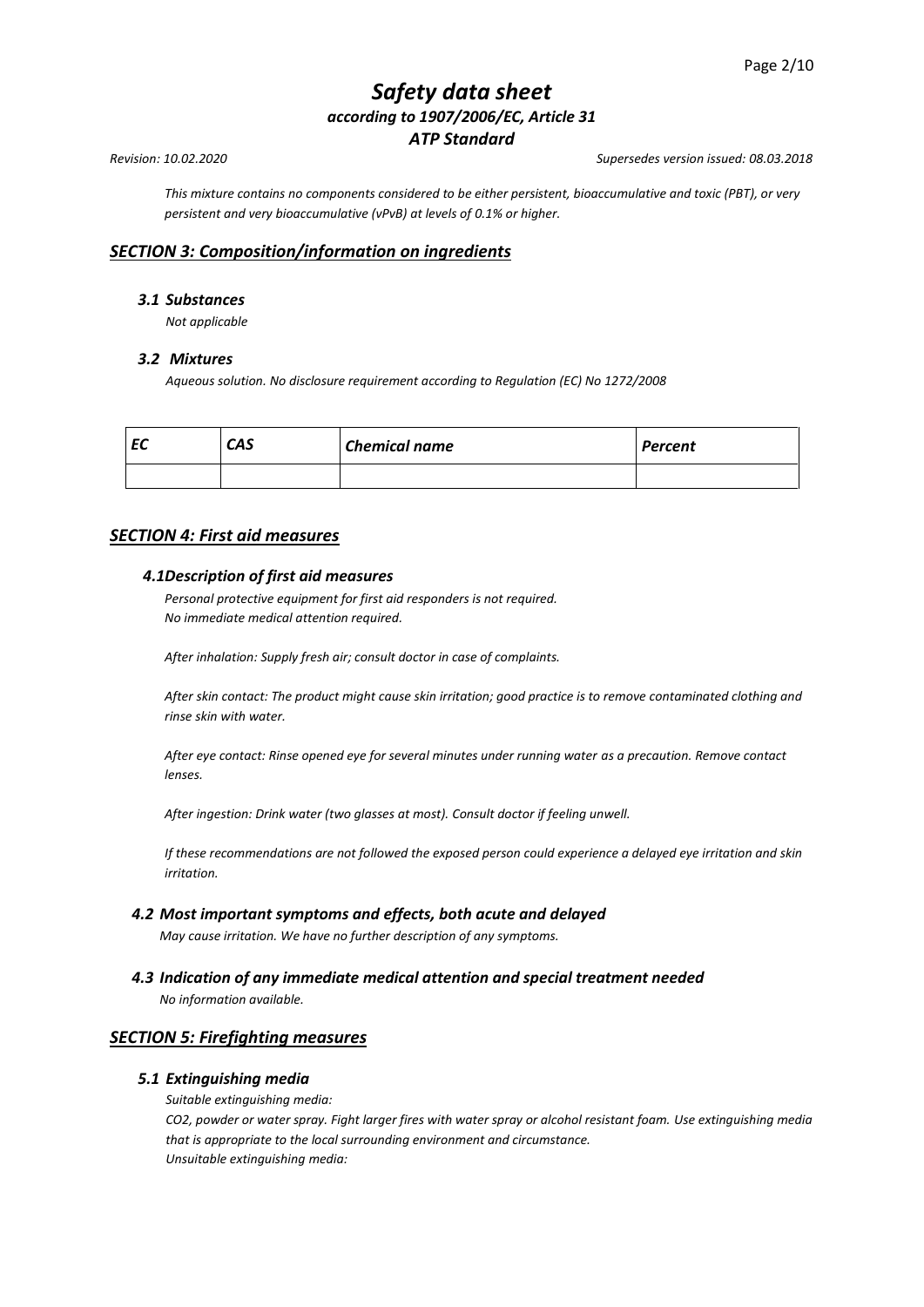*Revision: 10.02.2020 Supersedes version issued: 08.03.2018*

*For this product no limitations of extinguishing media are given.*

*5.2 Special hazards arising from the substance or mixture: No data available*

#### *5.3 Advice for firefighters:*

*Wear protective clothing for firefighters. Wear self-contained breathing apparatus for firefighting if necessary.*

## *SECTION 6: Accidental release measures*

#### *6.1 Personal precautions, protective equipment and emergency procedures:*

*Advice for non-emergency personnel: Wear suitable protective equipment as specified in SECTION 8*

*Advice for emergency personnel: Wear suitable protective equipment as specified in SECTION 8* 

#### *6.2 Environmental precautions*

*Dilute with plenty of water. Do not allow to enter sewers/ surface or ground water.*

#### *6.3 Methods and material for containment and cleaning up*

*Sweep up/absorb with any liquid-binding material and dispose according to section 13.*

#### *6.4 Reference to other sections*

*See section 7 for safe handling See section 13 for disposal information*

#### *SECTION 7: Handling and storage*

## *7.1 Precautions for safe handling:*

*Advice on safe handling: No special measures required*

*Advice on hygiene measures: Good practice is to wash hands before and after working with this mixture. Change contaminated clothing.*

#### *7.2 Conditions for safe storage, including any incompatibilities*

*Storage conditions: Keep product fully closed See product label for recommended storage temperature* 

#### *7.3 Specified end use(s)*

*See subsection 1.2.*

## *SECTION 8: Exposure controls/personal protection*

## *8.1 Control parameters*

*Components with workplace control parameters:*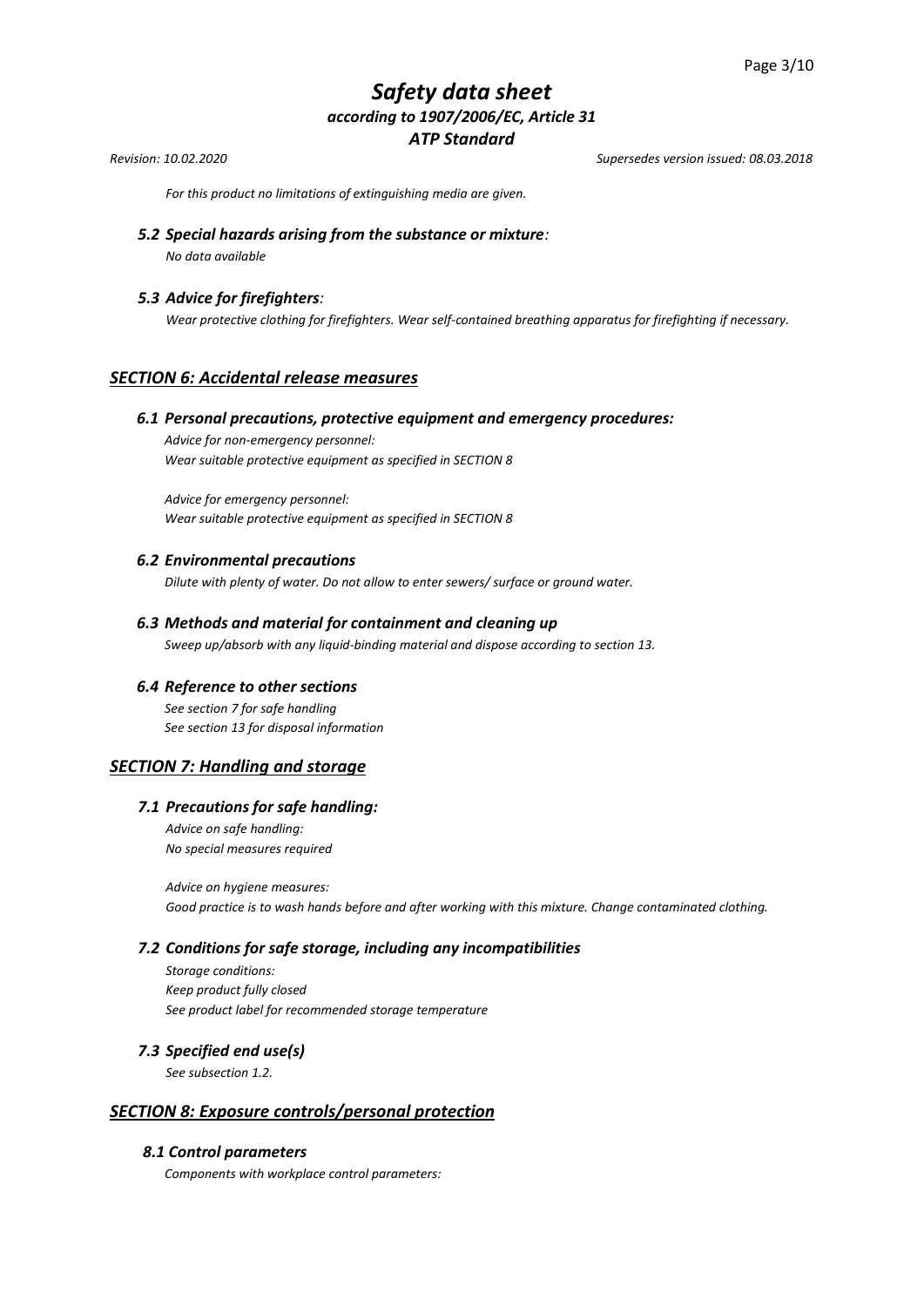*Revision: 10.02.2020 Supersedes version issued: 08.03.2018*

*None*

#### *8.2 Exposure controls*

*Engineering controls:*

*General industrial hygiene practice.*

*Good general ventilation (typically 10 air changes per hour) should be used. Ventilation rates should be matched to conditions. If applicable, use process enclosures, local exhaust ventilation, or other engineering controls to maintain airborne levels below recommended exposure limits. If exposure limits have not been established, maintain airborne levels to an acceptable level.*

*Individual protection measures:*

*Personal protection equipment should be chosen according to the CEN standards and in discussion with the supplier of the personal protective equipment. Considerations to specific work environment where the product is used should be made.*

*Eye/face protection: Safety glasses tested and approved under standards such as EN 166(EU).*

#### *Skin protection:*

*Wear appropriate chemical resistant gloves. We recommend single use vinyl gloves. The exact break through time for substances has to be obtained from the manufacturer of the protective gloves and has to be observed when making a final choice.*

*Wear lab coat or suitable protective clothing.*

*Respiratory protection: Not required normally. In case of insufficient ventilation, wear suitable respiratory equipment.*

*Thermal hazards: Wear appropriate thermal protective clothing, when necessary.*

*Environmental exposure controls No special precautionary measures necessary.*

## *SECTION 9: Physical and chemical properties*

#### *9.1. Information on basic physical and chemical properties*

| State of matter:                              | Liguid                                    |
|-----------------------------------------------|-------------------------------------------|
| Form:                                         | Clear liquid                              |
| Colour:                                       | Colourless                                |
| Odour:                                        | <b>Odourless</b>                          |
| Odour threshold:                              | No information available. Odourless       |
| pH:                                           | 6-8 at 20 °C (68 °F)                      |
| Melting point/freezing point:                 | No information available. Not determined. |
| Initial boiling point and boiling range:      | No information available. Not determined. |
| Flash point:                                  | Not applicable. Not flammable.            |
| Evaporation rate:                             | No information available. Not determined. |
| Flammability (solid, gas):                    | Not applicable. Not flammable.            |
| Upper/lower flammability or explosive limits: | Not applicable. Not flammable.            |
| Vapour pressure:                              | No information available. Not determined. |
| Vapour density:                               | No information available. Not determined. |
|                                               |                                           |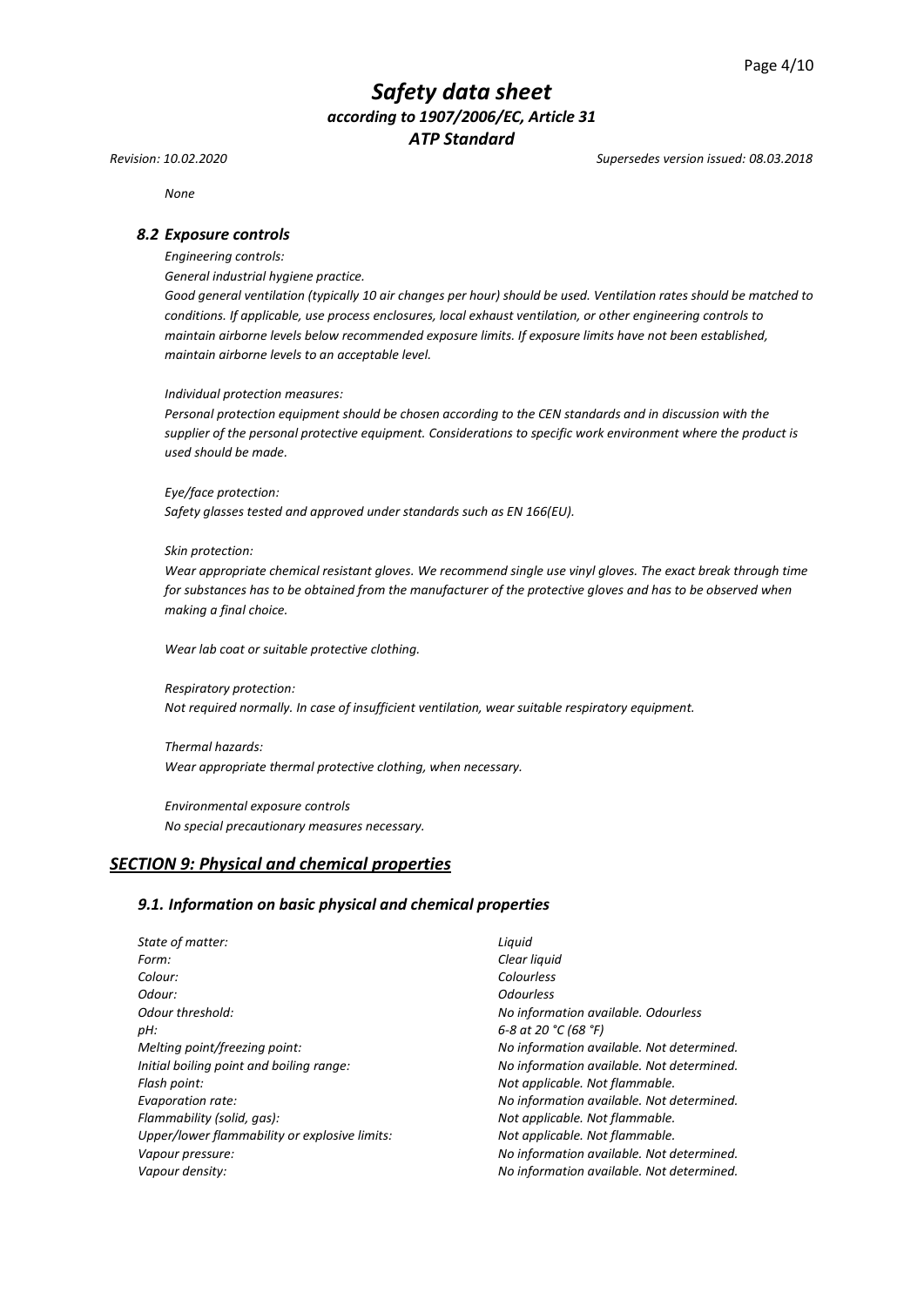*Revision: 10.02.2020 Supersedes version issued: 08.03.2018*

*Solubility(ies): Fully miscible in water Auto-ignition temperature: Not applicable. Not flammable. Explosive properties: Not classified as explosive. Oxidising properties. None*

*Relative density: No information available. Not determined. Partition coefficient: n-octanol/water: No information available. Not determined. Decomposition temperature: No information available. Not determined. Viscosity: No information available. Not determined.*

## *9.2.Other Information*

*No relevant additional information available.*

## *SECTION 10: Stability and reactivity*

#### *10.1 Reactivity*

*The product is stable and non-reactive under normal conditions of use, storage and transport.*

#### *10.2 Chemical stability*

*Material is stable under normal conditions.*

#### *10.3 Possibility of hazardous reactions*

*No dangerous reaction known under conditions of normal use.*

#### *10.4 Conditions to avoid*

*Contact with incompatible materials. Do not heat closed container. Do not pressurize container.*

#### *10.5 Incompatible materials*

*Strong oxidising or reducing agents. Strong acids or strong bases.*

#### *10.6 Hazardous decomposition products*

*No hazardous decomposition products are known.*

## *SECTION 11: Toxicological information*

## *11.1 Information on toxicological effects*

#### *General information*

*Occupational exposure to the substance or mixture may cause adverse effects. Handle in accordance with good industrial hygiene and safety practice.*

#### *Information on likely routes of exposure*

*Ingestion: May cause discomfort if swallowed. Inhalation: Prolonged inhalation may be harmful. Skin exposure: Prolonged contact with skin may cause temporary irritation. Eye exposure: Direct contact with eyes may cause temporary irritation. Symptoms: Exposure may cause temporary irritation, redness, or discomfort.*

*acute toxicity Due to partial or complete lack of data the classification is not possible skin corrosion/irritation Due to partial or complete lack of data the classification is not possible serious eye damage/irritation Due to partial or complete lack of data the classification is not possible respiratory or skin sensitisation Due to partial or complete lack of data the classification is not possible germ cell mutagenicity Due to partial or complete lack of data the classification is not possible carcinogenicity Due to partial or complete lack of data the classification is not possible*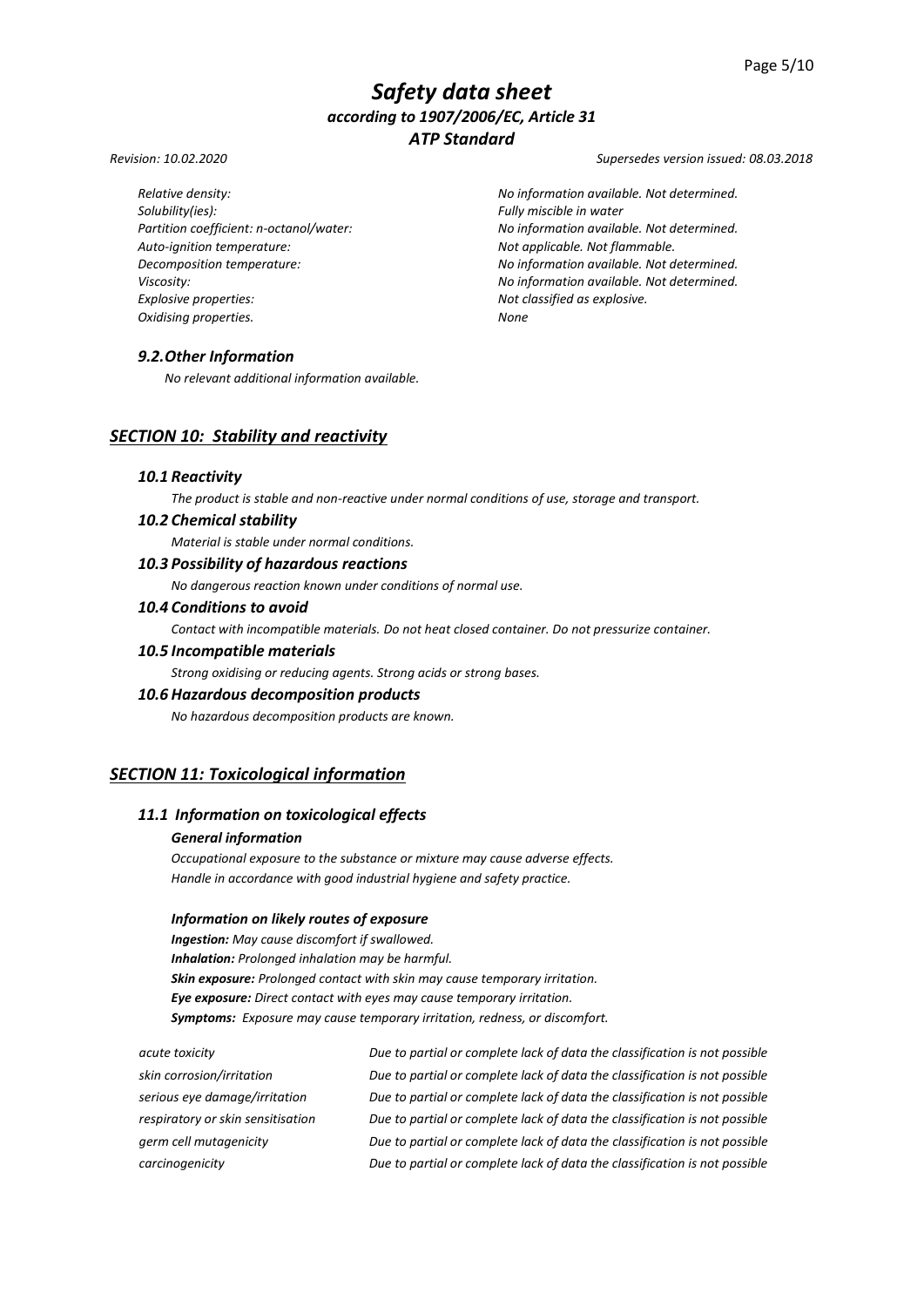#### *Revision: 10.02.2020 Supersedes version issued: 08.03.2018*

| reproductive toxicity  | Due to partial or complete lack of data the classification is not possible |
|------------------------|----------------------------------------------------------------------------|
| STOT-single exposure   | Due to partial or complete lack of data the classification is not possible |
| STOT-repeated exposure | Due to partial or complete lack of data the classification is not possible |
| aspiration hazard      | Due to partial or complete lack of data the classification is not possible |

## *SECTION 12: Ecological information*

#### *12.1 Toxicity*

*No data available* 

## *12.2 Persistence and degradability*

*No data available*

## *12.3 Bioaccumulative potential*

*Bioconcentration factor (BCF) No data available n-octanol/water (log Kow) No data available*

*12.4 Mobility in soil* 

*No data available* 

## *12.5 Results of PBT and vPvB assessment*

*This product does not contain PBT or vPvB substances.*

#### *12.6 Other adverse effects*

*This product may affect the pH in aquatic environment and risk adverse effects on water organisms. See pH specification under subsection 9.1.*

## *SECTION 13: Disposal considerations*

#### *13.1Waste treatment methods*

#### *Residual waste*

*Dispose of in accordance with local regulations. Empty containers or liners may retain some product residues. This material and its container must be disposed of in a safe manner.*

#### *Contaminated packaging*

*Empty containers should be taken to an approved waste handling site for recycling or disposal. Since emptied containers may retain product residue, follow label warnings even after container is emptied.*

#### *EU waste code*

*The Waste code should be assigned in discussion between the user, the producer and the waste disposal company.*

#### *Disposal methods/information*

*Collect and reclaim or dispose in sealed containers at licensed waste disposal site.*

#### *Special precautions*

*Dispose in accordance with all applicable regulations.*

## *SECTION 14: Transport information*

## *14.1 UN number*

*ADR/RID: Not regulated as dangerous goods. IMDG: Not regulated as dangerous goods. IATA: Not regulated as dangerous goods.*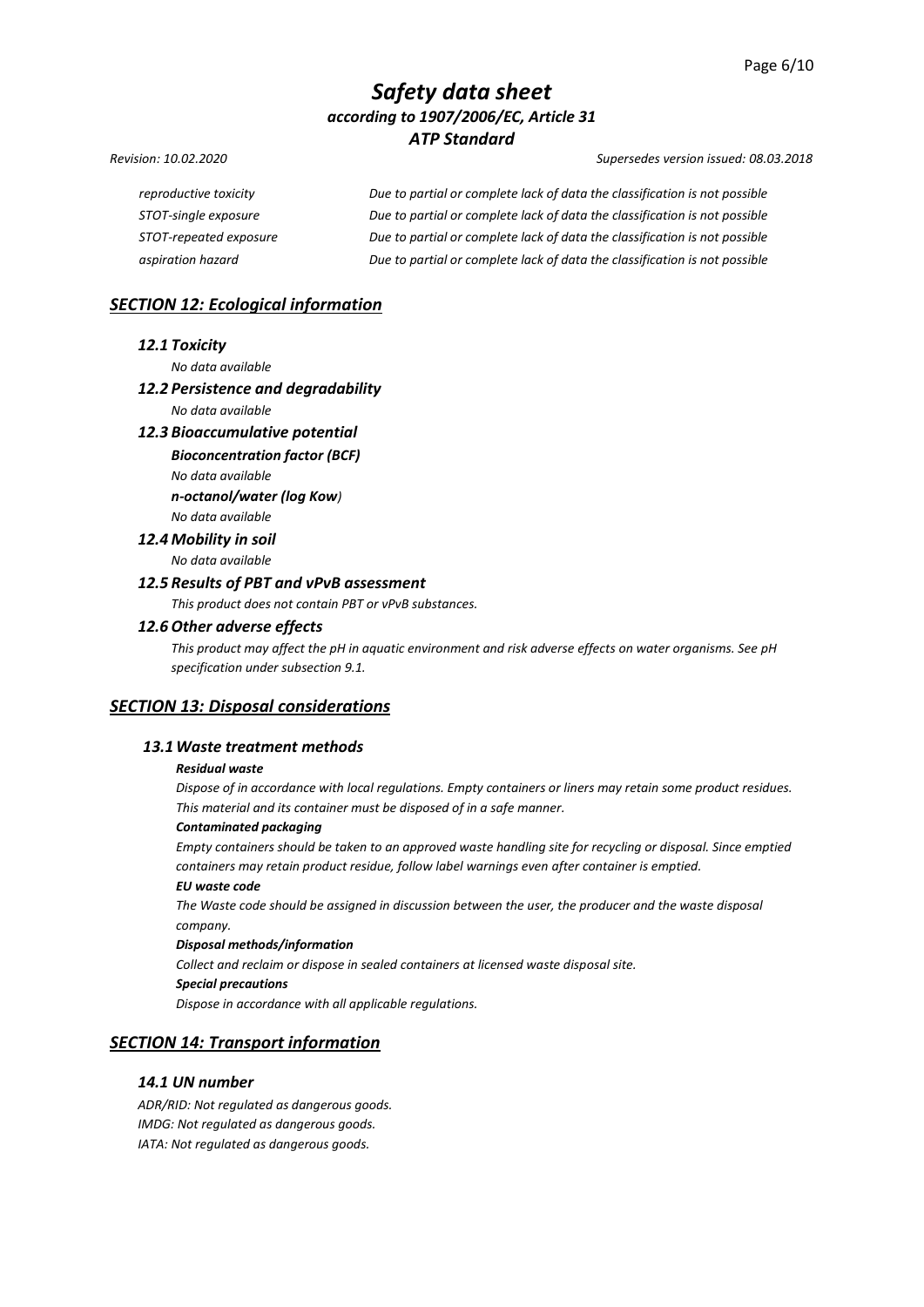#### *Revision: 10.02.2020 Supersedes version issued: 08.03.2018*

#### *14.2 UN proper shipping name*

*ADR/RID: Not regulated as dangerous goods. IMDG: Not regulated as dangerous goods. IATA: Not regulated as dangerous goods.*

#### *14.3 Transport hazard class(es)*

*ADR/RID: Not regulated as dangerous goods. IMDG: Not regulated as dangerous goods. IATA: Not regulated as dangerous goods.*

#### *14.4 Packaging group*

*ADR/RID: Not regulated as dangerous goods. IMDG: Not regulated as dangerous goods. IATA: Not regulated as dangerous goods.*

#### *14.5 Environmental hazards*

*ADR/RID: Not regulated as dangerous goods. IMDG: Not regulated as dangerous goods. IATA: Not regulated as dangerous goods.*

## *14.7 Transport in bulk according to Annex II of Marpol and the IBC Code*

*Not applicable.*

## *SECTION 15: Regulatory information*

## *15.1 Safety, health and environmental regulations/legislation specific for the substance or*

## *mixture EU Regulations*

*Regulation (EC) No. 1005/2009 on substances that deplete the ozone layer, Annex I and II, as amended Not listed. Regulation (EC) No. 850/2004 On persistent organic pollutants, Annex I as amended Not listed. Regulation (EU) No. 649/2012 concerning the export and import of dangerous chemicals, Annex I, Part 1 as amended Not listed. Regulation (EU) No. 649/2012 concerning the export and import of dangerous chemicals, Annex I, Part 2 as amended Not listed. Regulation (EU) No. 649/2012 concerning the export and import of dangerous chemicals, Annex I, Part 3 as amended Not listed. Regulation (EU) No. 649/2012 concerning the export and import of dangerous chemicals, Annex V as amended Not listed. Regulation (EC) No. 166/2006 Annex II Pollutant Release and Transfer Registry Not listed. Regulation (EC) No. 1907/2006, REACH Article 59(10) Candidate List as currently published by ECHA Not listed.*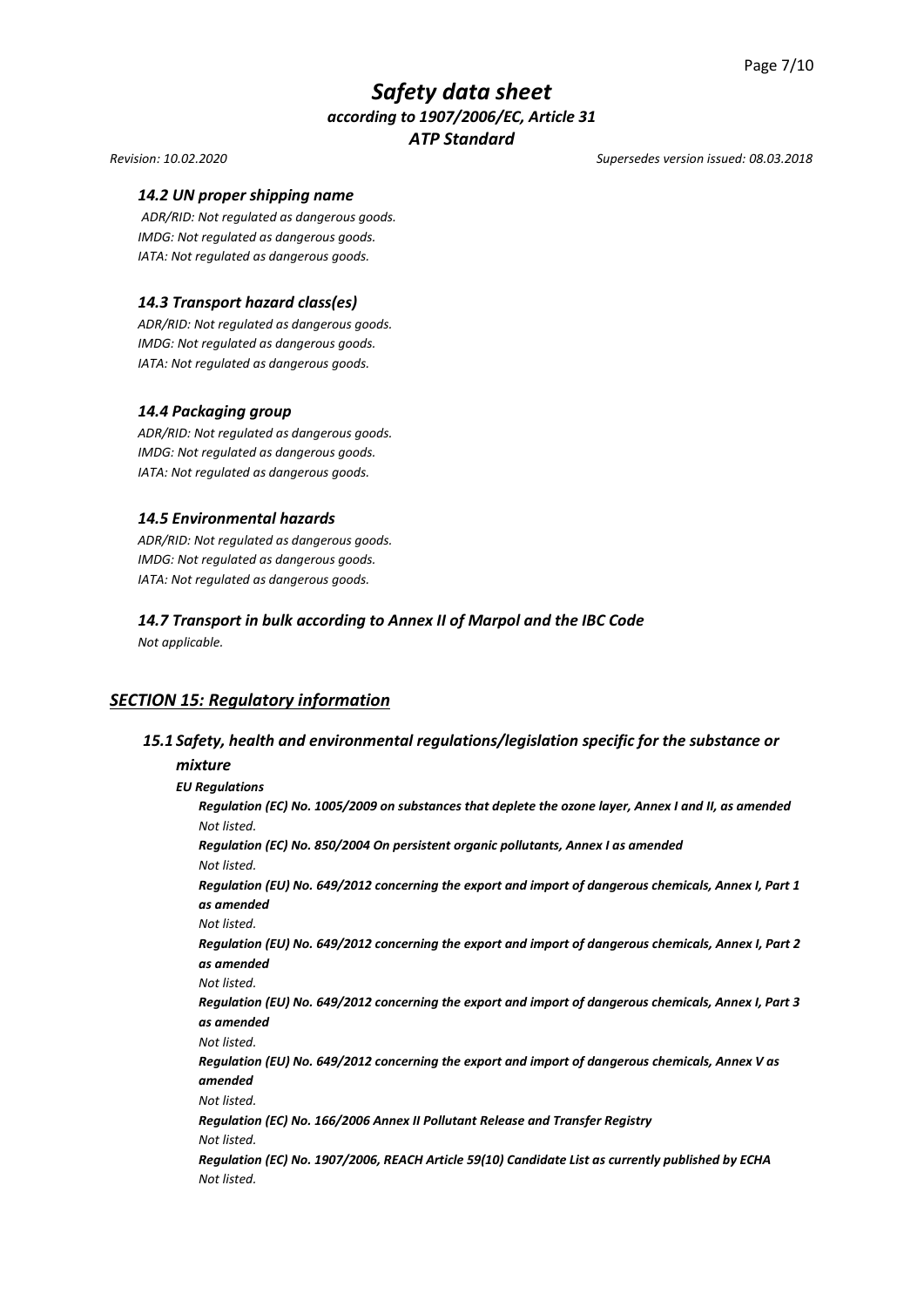# *Safety data sheet according to 1907/2006/EC, Article 31*

*ATP Standard*

*Revision: 10.02.2020 Supersedes version issued: 08.03.2018*

#### *Authorizations Regulation*

*(EC) No. 1907/2006, REACH Annex XIV Substances subject to authorization, as amended Not listed.*

*Restrictions on use* 

*Regulation (EC) No. 1907/2006, REACH Annex XVII Substances subject to restriction on marketing and use as amended*

*Not listed.*

*Directive 2004/37/EC: on the protection of workers from the risks related to exposure to carcinogens and mutagens at work*

```
Not listed.
```
*Directive 92/85/EEC: on the safety and health of pregnant workers and workers who have recently given birth or are breastfeeding*

*Not listed.*

#### *Other EU regulations*

*Directive 2012/18/EU on major accident hazards involving dangerous substances Not listed. Directive 98/24/EC on the protection of the health and safety of workers from the risks related to chemical agents at work Not listed. Directive 94/33/EC on the protection of young people at work Not listed.*

#### *Other regulations*

*The product is classified and labelled in accordance with EG 1272/2008 (CLP regulation) as amended. This Safety Data Sheet complies with the requirements of Regulation (EC) No 1907/2006 as amended.*

#### *National regulations*

*Follow national regulation for work with chemical agents.*

#### *SECTION 16: Other information*

#### *List of abbreviations*

*CLP: Classification, Labelling and Packaging*

*AND: Agreement concerning the International Carriage of Dangerous Goods by Inland Waterways RID: Regulations Concerning the International Transport of Dangerous Goods by Rail ADR: European Agreement concerning the International Carriage of Dangerous Goods by Road IATA: International Air Transport Association*

*IMDG: International Maritime Code for Dangerous Goods*

*IBC Code: International Code for the Construction and Equipment of Ships carrying Dangerous Chemicals in Bulk*

*Marpol: International Convention for the Prevention of Pollution from Ships PBT: Persistent, bioaccumulative and toxic* 

*vPvB: Very persistent and very bioaccumulative*

#### *References*

*ACGIH's documentation of the Threshold Limit Values and Biological Exposure Indices EPA* (*Environmental Protection Agency) HSDB®-Hazardous Substances Data Bank IARC- monographs on the carcinogenic risks to humans National toxicology program (NTP) report on carcinogen*